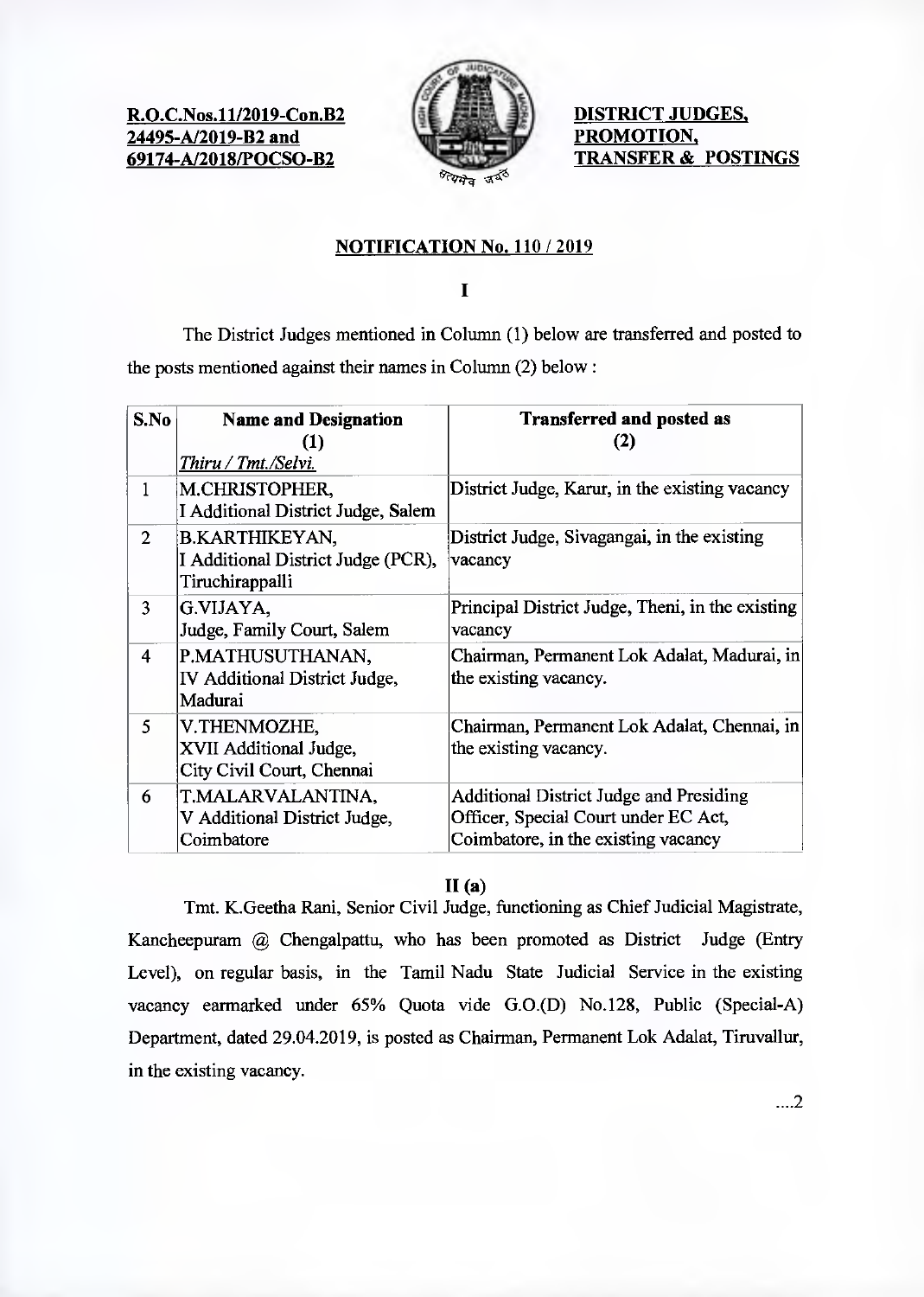-2-

The original seniority of Tmt.K.Geetha Rani, is restored in the cadre of District Judge (Entry Level) by placing above Thiru.K.R.Mathurasekaran, who has been promoted as District Judge (Entry Level), on temporary basis, vide G.0.(D) No.139, Public (Special.A) Department, dated 24.04.2018, since retired on 31.05.2019 and as such, she is placed above Thiru. V.Padmanabhan.

#### **11(b)**

The Senior Civil Judges mentioned in Column (1) below, who have been promoted as District Judges (Entry Level), on regular basis, in the Tamil Nadu State Judicial Service, in the existing vacancies earmarked under 65% Quota, vide G.0.(D) No.166, Public (Special-A) Department, dated 15.05.2019, are posted to the posts mentioned against their names in Column (2) below:

| SI.<br>No               | <b>Name and Designation</b><br>(1)<br>Thiru / Tmt./ Selvi.            | On promotion as District Judge (Entry<br>Level), posted as<br>(2)                                            |
|-------------------------|-----------------------------------------------------------------------|--------------------------------------------------------------------------------------------------------------|
| $\mathbf{1}$            | C.BUVANESWARI,<br>Sub Judge, Yanam,<br>Union Territory of Puducherry. | III Additional District Judge, Pondicherry,<br>in the existing vacancy                                       |
| $\overline{2}$          | R.K.P.TAMILARASI,<br>I Assistant Judge,<br>City Civil Court, Chennai. | Chairman, Permanent Lok Adalat,<br>Sivagangai, in the existing vacancy.                                      |
| 3.                      | K.KARUNANITHI,<br>Chief Judicial Magistrate,<br>Namakkal.             | II Additional District Judge, Cuddalore @<br>Chidambaram, in the existing vacancy                            |
| $\overline{\mathbf{4}}$ | L.S.SATHIYAMURTHY,<br>Chief Judicial Magistrate,<br>Madurai.          | XIII Additional Judge (CBI cases),<br>City Civil Court, Chennai, in the existing<br>vacancy                  |
| 5 <sup>1</sup>          | M.ILANGOVAN,<br>Chief Judicial Magistrate,<br>Theni.                  | Additional District Judge, Dindigul, in the<br>existing vacancy                                              |
| 6                       | P.PARTHASARATHI,<br>Chief Judicial Magistrate,<br>Karur.              | Special District Judge, Special District<br>Court to deal with MCOP Cases, Erode, in<br>the existing vacancy |

. . . . 3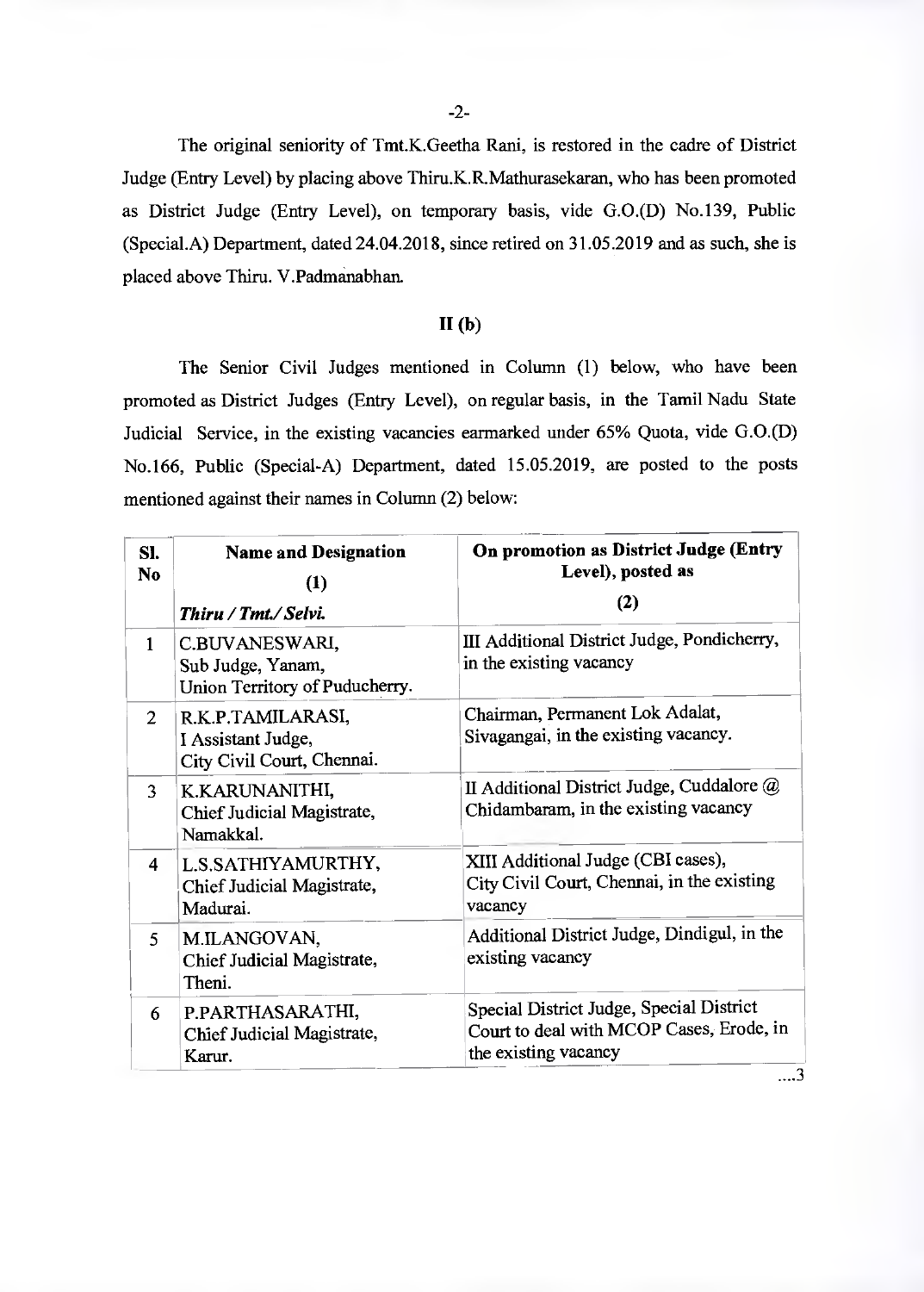| SI.<br>N <sub>0</sub> | <b>Name and Designation</b>                                      | On promotion as District Judge (Entry<br>Level), posted as                                                             |
|-----------------------|------------------------------------------------------------------|------------------------------------------------------------------------------------------------------------------------|
|                       | (1)<br>Thiru / Tmt./ Selvi.                                      | (2)                                                                                                                    |
| $\overline{\tau}$     | A.MURALEETHARAN,<br>Chief Judicial Magistrate,<br>Perambalur     | Chairman, Permanent Lok Adalat, Vellore,<br>in the existing vacancy.                                                   |
| 8                     | K.SUDHA,<br>Principal Sub Judge, Chengalpattu                    | II Additional District Judge, Erode, in the<br>existing vacancy                                                        |
| 9                     | R.GANDHI,<br>Chief Judicial Magistrate,<br>Villupuram            | IV Additional District Judge, Erode $\omega$<br>Bhavani, in the existing vacancy                                       |
| 10                    | J.RADHIKA,<br>Chief Judicial Magistrate,<br>Sivagangai           | Sessions Judge, Mahalir Neethimandram,<br>Coimbatore, in the existing vacancy                                          |
| 11                    | S.JEGANATHAN,<br>Chief Judicial Magistrate, Tiruppur             | III Additional District Judge, Erode @<br>Gobichettipalayam, in the existing vacancy                                   |
| 12                    | R.NAMBI,<br>Chief Judicial Magistrate, Dindigul                  | <b>Additional District Judge (Fast Track</b><br>Court), Nagercoil, in the existing vacancy                             |
| 13                    | T.V.MANI,<br>Chief Judicial Magistrate,<br>Tiruvallur            | Special District Judge, Special District<br>Court to Deal with MCOP cases,<br>Krishnagiri, in the existing vacancy     |
| 14                    | M.SIVAPRAKASAM,<br>Chief Judicial Magistrate,<br>Ramanathapuram  | II Additional District Judge (CBI cases),<br>Madurai, in the existing vacancy                                          |
| 15                    | R.MALATHI,<br>Principal Sub Judge,<br>Thanjavur                  | Sessions Judge, Magalir Neethi<br>Mandram(Fast Track Mahila Court), Erode,<br>in the existing vacancy                  |
| 16                    | N.NAGALAKSHMI,<br>Sub Judge, Bhavani                             | IV Additional District Judge, Madurai, vice<br>Thiru. P.MATHUSUTHANAN, transferred                                     |
| 17                    | <b>M.BALA KUMAR,</b><br>Sub Judge,<br>Tiruchencode               | V Additional District Judge, Madurai, in the<br>existing vacancy                                                       |
| 18                    | G.BHUVANESWARI,<br>Sub Judge, Kangeyam.                          | Sessions Judge, Sessions Court for trial of<br>cases relating to Communal Clashes,<br>Madurai, in the existing vacancy |
| 19                    | T.SAMPATHKUMAR,<br>Chief Judicial Magistrate,<br>Srivilliputhur. | VI Additional District Judge, Madurai, in<br>the existing vacancy                                                      |

-3-

 $\overline{...4}$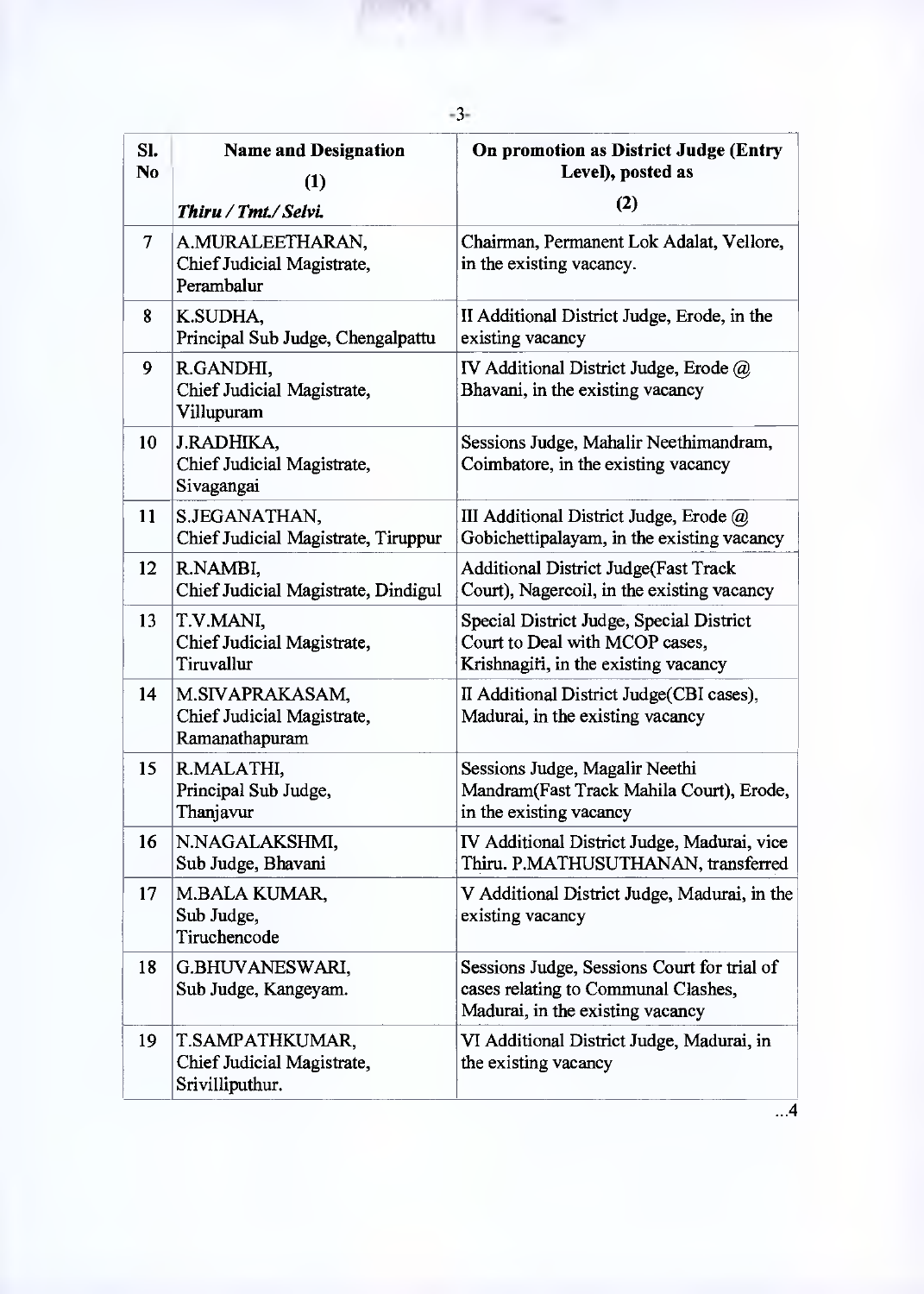| SI.<br>N <sub>0</sub> | <b>Name and Designation</b><br>(1)<br>Thiru / Tmt./ Selvi.                                                                                                                                                                   | On promotion as District Judge (Entry<br>Level), posted as<br>(2)                                              |
|-----------------------|------------------------------------------------------------------------------------------------------------------------------------------------------------------------------------------------------------------------------|----------------------------------------------------------------------------------------------------------------|
| 20                    | V.PANDIARAJ,<br>Chief Judicial Magistrate,<br>Kanniyakumari @ Nagercoil.                                                                                                                                                     | Chairman, Permanent Lok Adalat,<br>Thanjavur, in the existing vacancy                                          |
| 21                    | R.GOVINDARAJAN,<br>Chief Judicial Magistrate,<br>Dharmapuri.                                                                                                                                                                 | Special District Judge, Special District<br>Court to Deal with MCOP Cases, Madurai,<br>in the existing vacancy |
| 22                    | A.DHANASEKARAN,<br>Sub Judge, Ulundurpet                                                                                                                                                                                     | III Additional District Judge(PCR),<br>Madurai, in the existing vacancy                                        |
| 23                    | J.TAMILARASI,<br>Principal Sub Judge,<br>Virudhachalam.                                                                                                                                                                      | Sessions Judge, Magalir Neethi<br>Mandram(Fast Track Mahila Court),<br>Nagapattinam, in the existing vacancy   |
| 24                    | K.AYYAPPAN PILLAI,<br>Chief Judicial Magistrate,<br>Thanjavur @ Kumbakonam                                                                                                                                                   | Chairman, Permanent Lok Adalat,<br>Cuddalore, in the existing vacancy                                          |
| 25                    | S.SASHIREKHA,<br>Special Judge, Special Court for<br>trial of Cases under Prevention of<br>Corruption Act, Sivagangai.                                                                                                       | Sessions Judge, Magalir Neethi<br>Mandram(Fast Track Mahila Court),<br>Namakkal, in the existing vacancy       |
| 26                    | S.MALARVIZHI,<br>Chief Metropolitan Magistrate,<br>Egmore, Chennai.                                                                                                                                                          | Sessions Judge, Mahila Court, Perambalur,<br>in the existing vacancy                                           |
| 27                    | S.MURUGESAN,<br>II Assistant Judge,<br>City Civil Court, Chennai.                                                                                                                                                            | Chairman, Permanent Lok Adalat,<br>Thoothukudi, in the existing vacancy                                        |
| 28                    | P.SURESHKUMAR,<br>Principal Sub Judge, Tiruchirappalli.                                                                                                                                                                      | Chairman, Permanent Lok Adalat,<br>Tiruchirappalli, in the existing vacancy                                    |
| 29                    | S.ABDUL MALIK,<br>V Assistant Judge,<br>City Civil Court, Chennai.                                                                                                                                                           | Additional District Judge, Pudukkottai, in<br>the existing vacancy.                                            |
| 30                    | S.RAJU,<br>Metropolitan Magistrate, Special<br>Court to try CBCID cases in CC<br>No.3876/2009 for the offences<br>punishable under the Prize Chits and<br><b>Money Circulation Scheme</b><br>(Banning) Act, Egmore, Chennai. | Special District Judge, Special District<br>Court to deal with MCOP Cases, Salem, in<br>the existing vacancy   |

 $\dots$ 5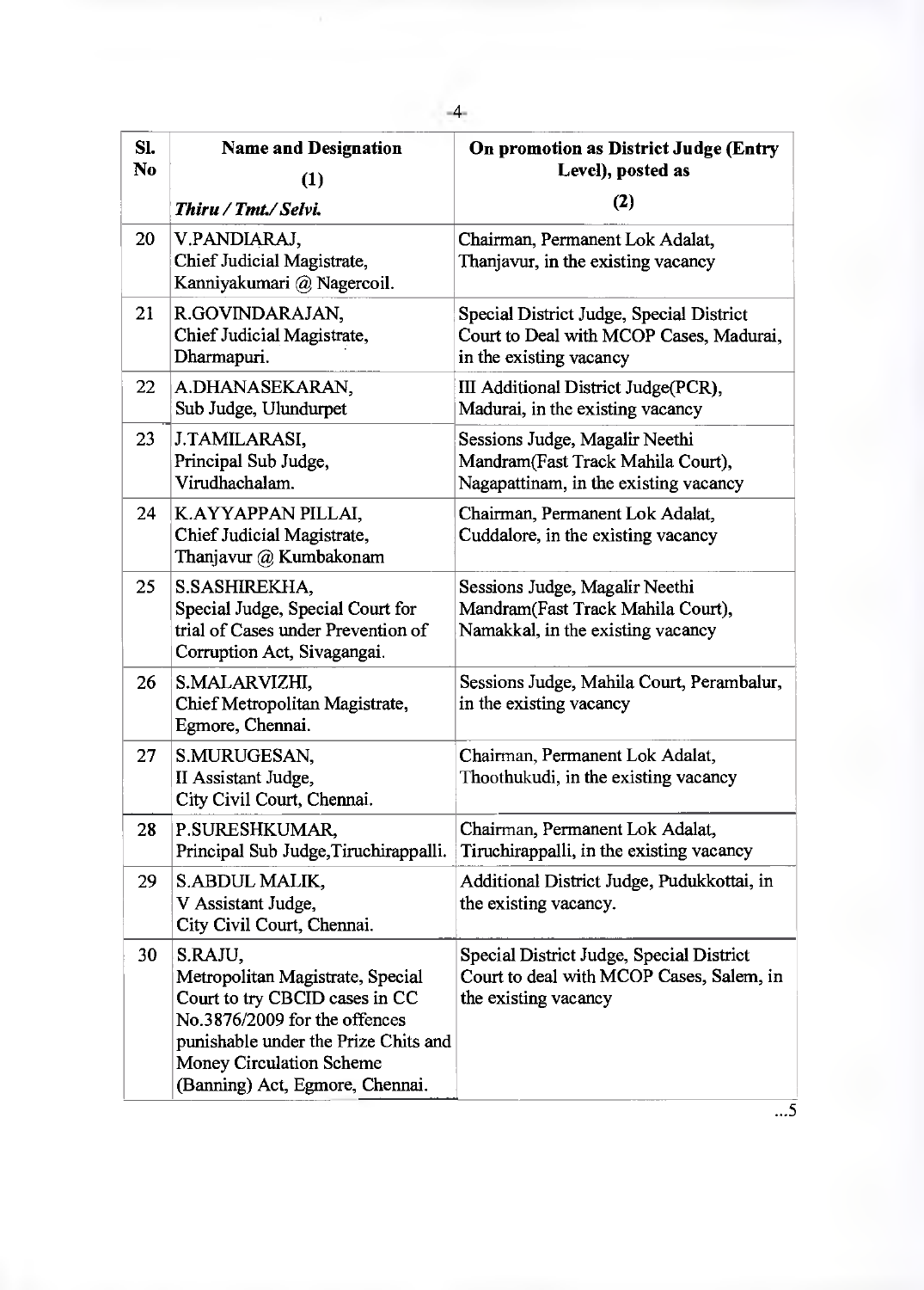| SI.<br>N <sub>0</sub> | <b>Name and Designation</b><br>(1)                                           | On promotion as District Judge (Entry<br>Level), posted as                                                             |
|-----------------------|------------------------------------------------------------------------------|------------------------------------------------------------------------------------------------------------------------|
|                       | Thiru / Tmt./ Selvi.                                                         | (2)                                                                                                                    |
| 31                    | M.RAJENDRAN,<br>Chief Judicial Magistrate, Tiruvarur                         | II Additional District Judge, Salem, in the<br>existing vacancy                                                        |
| 32                    | L. ABRAHAM LINCOLN,<br>IV Assistant Judge,<br>City Civil Court, Chennai      | I Additional District Judge, Salem, vice<br>Thiru. M.CHRISTOPHER, transferred                                          |
| 33                    | R.THANGAVEL,<br>Sub Judge,<br>Kulithalai                                     | Special District Judge, Special District<br>Court to deal with MCOP Cases,<br>Thanjavur, in the existing vacancy       |
| 34                    | S. JEYASINGH,<br>Principal Sub Judge,<br>Madurai                             | Special District Judge, Special District<br>Court to deal with MCOP Cases,<br>Tiruchirappalli, in the existing vacancy |
| 35                    | B.MOHAN,<br>Chief Judicial Magistrate, Erode                                 | III Additional District Judge, Tirunelveli, in<br>the existing vacancy                                                 |
| 36                    | M.RAJALAKSHMI,<br>Sub Judge, Usilampatty.                                    | Sessions Judge, Mahila Court, Pudukkottai,<br>in the existing vacancy                                                  |
| 37                    | G.NAGARAJAN,<br>Principal Sub Judge, Tenkasi.                                | II Additional District Judge, Tiruppur, in<br>the existing vacancy                                                     |
| 38                    | T.BAGAVATHIAMMAL,<br>Chief Judicial Magistrate,<br>Thoothukudi.              | Sessions Judge, Magalir Neethi<br>Mandram(Fast Track Mahila Court),<br>Ramanathapuram, in the existing vacancy         |
| 39                    | S.MALARMANNAN,<br>Secretary, District Legal Services<br>Authority, Nagercoil | Additional District Judge (Fast Track<br>Court), Paramakudi, in the existing vacancy                                   |
| 40                    | N.RAMAKRISHNAN,<br>Principal Sub Judge,<br>Krishnagiri                       | Special District Judge, Special District<br>Court to deal with MCOP Cases,<br>Villupuram, in the existing vacancy      |
| 41                    | A.GEETHA,<br>Sub Judge, Lalgudi                                              | Sessions Judge, Magalir Neethi<br>Mandram(Fast Track Mahila Court), Theni,<br>in the existing vacancy                  |
| 42                    | N.PARI,<br>Chief Judicial Magistrate, Vellore                                | Additional District Judge, Srivilliputhur, in<br>the existing vacancy                                                  |
| 43                    | P.INDHIRANI,<br>Principal Sub Judge, Karur                                   | Sessions Judge, Mahalir Neethimandram,<br>Tirunelveli, in the existing vacancy                                         |

 $\overline{1}$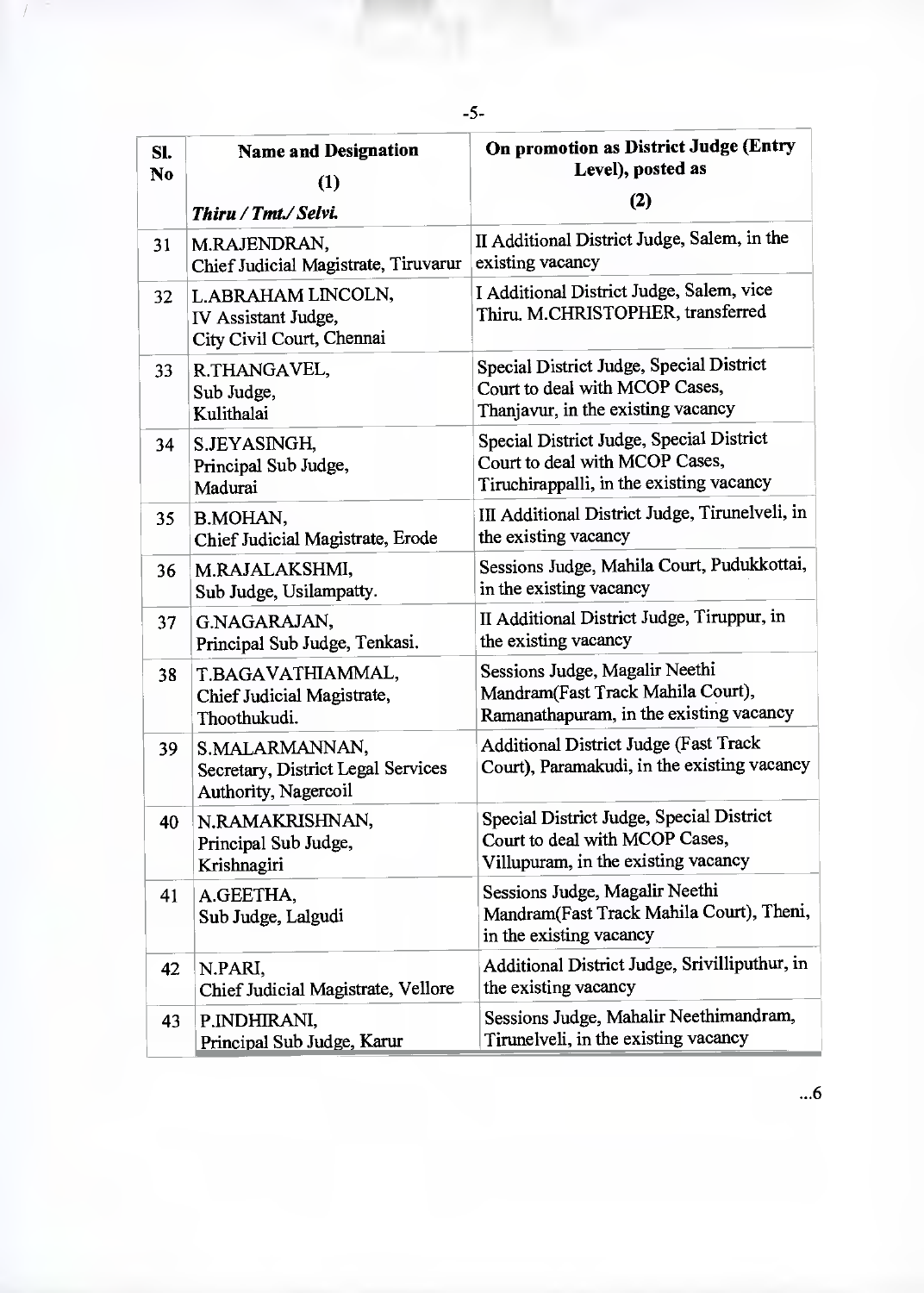-6-  $II(c)$ 

The Senior Civil Judges mentioned in Column (1) below, who have been promoted as District Judges (Entry Level), on temporary basis, in the Tamil Nadu State Judicial Service, in the temporary Courts / arising vacancies earmarked under 65% Quota, vide G.0.(D) No.167, Public (Special-A) Department, dated 15.05.2019, are posted to the posts mentioned against their names in Column (2) below:

| SI.<br>N <sub>0</sub> | <b>Name and Designation</b><br>(1)<br>Thiru / Tmt./ Selvi.                                       | On promotion as District Judge (Entry<br>Level), posted as<br>(2)                                             |
|-----------------------|--------------------------------------------------------------------------------------------------|---------------------------------------------------------------------------------------------------------------|
| $\mathbf{1}$          | K.KAYATHRI,<br>Principal Sub Judge,<br>Tindivanam                                                | Session Judge, Magalir Neethi<br>Mandram(Fast Track Mahila Court),<br>Srivilliputhur, in the existing vacancy |
| $\overline{2}$        | K.VANITHA,<br>Sub Judge, Vedasandur                                                              | Sessions Judge, Mahalir Neethimandram,<br>Tiruchirappalli, in the existing vacancy                            |
| $\overline{3}$        | M.THANDAVAN,<br>Principal Sub Judge, Salem                                                       | I Additional District Judge, Madurai, vice<br>Thiru. S.KARTHIKEYAN, transferred                               |
| $\overline{4}$        | C.VIJAYAKUMAR,<br>Secretary, District Legal Services<br>Authority, Dindigul                      | Additional District Judge(Fast Track<br>Court), Tenkasi, in the existing vacancy                              |
| 5                     | K.GANESAN,<br>Sub Judge, Ranipet                                                                 | Additional District Judge(Fast Track<br>Court), Arani, in the existing vacancy                                |
| 6                     | T.SUNDARAMOORTHY,<br>Deputy Secretary, Tamil Nadu State<br>Legal Services Authority, Chennai     | XIX Additional Judge, City Civil Court,<br>Chennai, in the existing vacancy                                   |
| $\overline{7}$        | P.SIVAGNANAM,<br>Chief Judicial Magistrate, Salem                                                | I Additional District Judge, Thoothukudi,<br>in the existing vacancy                                          |
| 8                     | M.AKILA SHALINI,<br>Chief Judicial Magistrate,<br>Pudukkottai                                    | Sessions Judge, Sessions Court for trial of<br>Bomb Blast Cases, Coimbatore, in the<br>existing vacancy.      |
| 9                     | A.KARNAN,<br>Special Sub Judge, Special Sub<br>Court to deal with MCOP cases,<br>Tiruchirappalli | III Additional District Judge,<br>Tiruchirappalli, in the existing vacancy                                    |
| 10                    | N.MANIVANNAN,<br>Chief Judicial Magistrate,<br>Nagapattinam                                      | Chairman, Permanent Lok Adalat,<br>Nagapattinam, in the existing vacancy                                      |

....7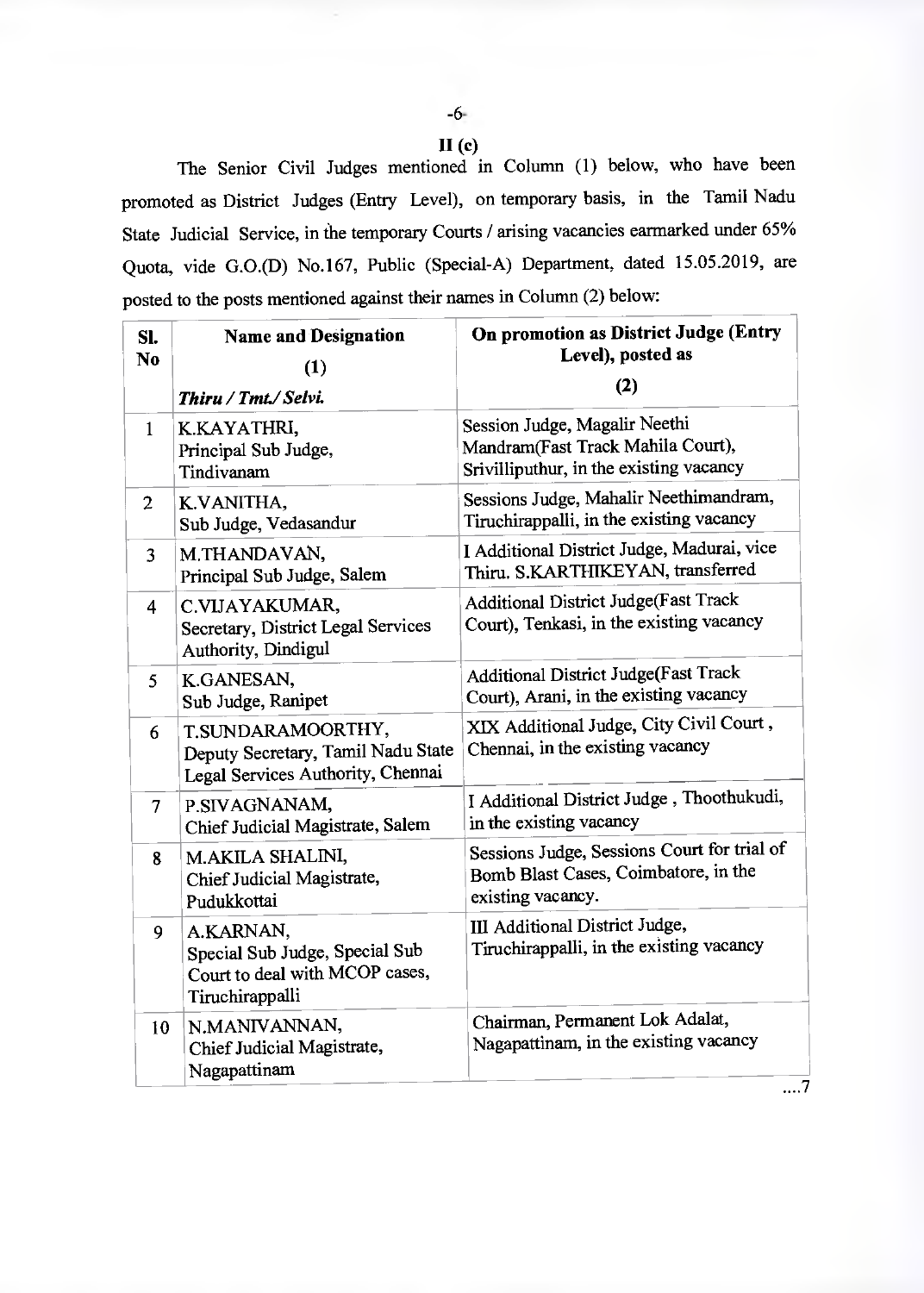| Sl.<br>N <sub>0</sub> | <b>Name and Designation</b><br>(1)                                                                                                       | On promotion as District Judge (Entry<br>Level), posted as<br>(2)                                              |
|-----------------------|------------------------------------------------------------------------------------------------------------------------------------------|----------------------------------------------------------------------------------------------------------------|
| 11                    | Thiru / Tmt./ Selvi.<br>M.CHENKAMALASELVAN,<br>Special Judge,<br>Special Court for Trial of Cases<br>under Prevention of Corruption Act, | Additional District Judge(Fast Track<br>Court), Villupuram, in the existing vacancy                            |
| 12                    | Madurai<br>G.VIJAYARANI,<br>III Assistant Judge,<br>City Civil Court, Chennai                                                            | Sessions Judge, Magalir Neethi<br>Mandram(Fast Track Mahila Court),<br>Tiruvannamalai, in the existing vacancy |
| 13                    | D.SELVAM,<br>Sub Judge, Thoothukudi                                                                                                      | I Additional District Judge (PCR),<br>Tiruchirappalli, vice<br>Thiru.B.KARTHIKEYAN, transferred                |
| 14                    | N.RAMANATHAN,<br>Sub Judge,<br>Mettupalayam                                                                                              | X Additional Judge, City Civil Court,<br>Chennai, in the existing vacancy                                      |
| 15                    | M.E.PADMA,<br>Principal Sub Judge,<br>Namakkal                                                                                           | Chairman, Permanent Lok Adalat,<br>Namakkal, in the existing vacancy.                                          |
| 16                    | S.GOVINDHARAJAN,<br>Secretary,<br>District Legal Services Authority,<br>Tiruvarur.                                                       | Special Judge, Special Court under TNPID<br>Act, Coimbatore, in the existing vacancy                           |
| 17                    | S.JAYANTHI,<br>Special Sub Judge $-I$ ,<br>Special Sub Court to deal with<br>MCOP Cases, Salem.                                          | Chairman, Permanent Lok Adalat, Erode, in<br>the existing vacancy                                              |
| 18                    | S.SHUNMUGAVEL,<br>Sub Judge,<br>Tiruvarur                                                                                                | Chairman, Permanent Lok Adalat,<br>Tiruvarur, in the existing vacancy                                          |
| 19                    | M.K.RAFI,<br>I Additional Sub Judge,<br>Tiruchirappalli                                                                                  | Additional District Judge,<br>Ramanathapuram, in the existing vacancy                                          |

-7-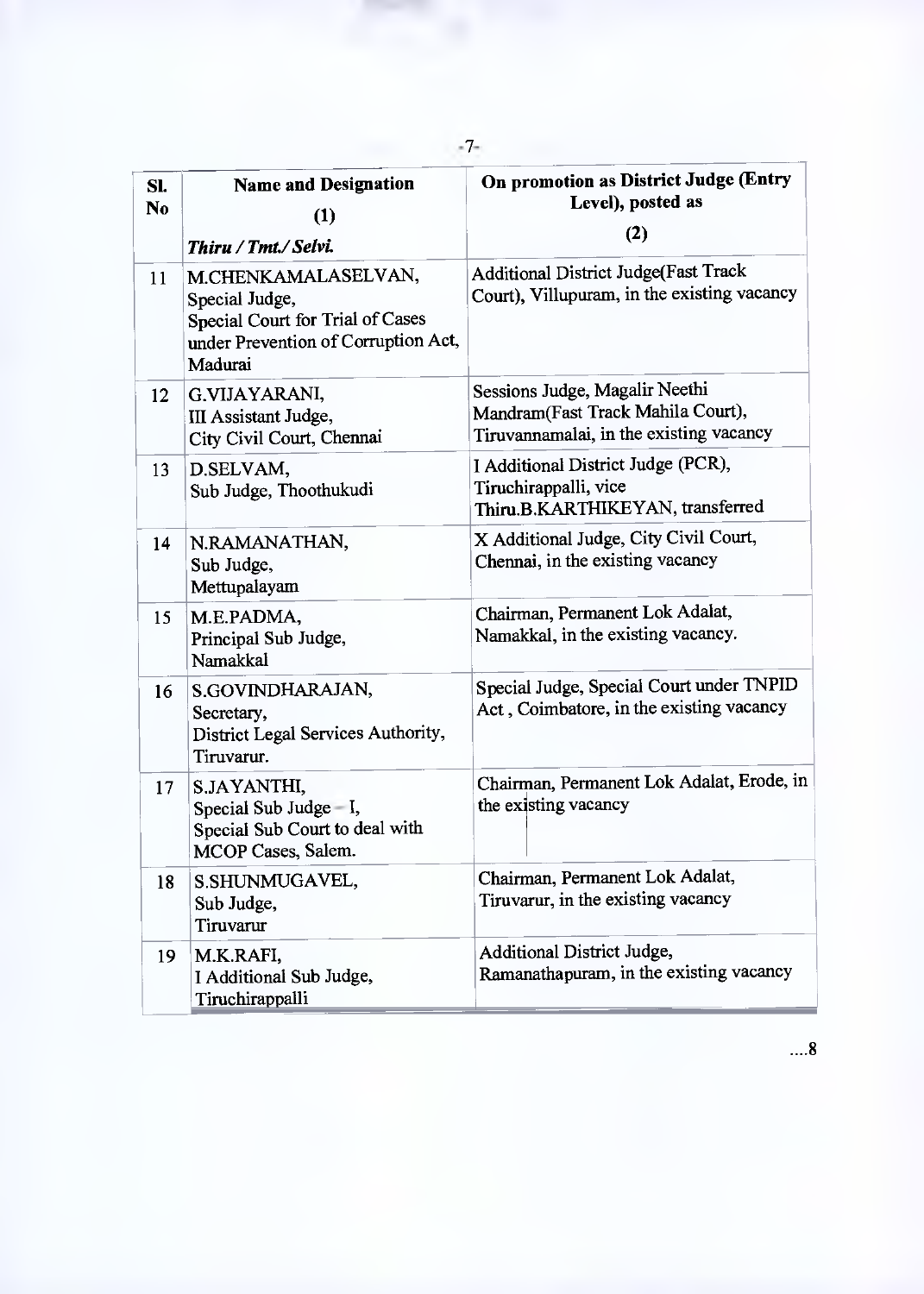## **11(d)**

The Senior Civil Judges mentioned in Column (1) below, who have been promoted as District Judges (Entry Level), on regular basis, in the Tamil Nadu State Judicial Service, in the existing vacancies earmarked under 10% Quota, vide G.0.(D) No.160, Public (Special-A) Department, dated 13.05.2019, are posted to the posts mentioned against their names in Column (2) below:

| SI.<br>N <sub>0</sub> | <b>Name and Designation</b><br>(1)<br>Thiru / Tmt./ Selvi.                                                       | On promotion as District Judge (Entry<br>Level), posted as<br>(2)                                        |
|-----------------------|------------------------------------------------------------------------------------------------------------------|----------------------------------------------------------------------------------------------------------|
| $\mathbf{1}$          | S.HERMIES,<br>Special Judge, Special Court for<br>trial of Cases under Prevention of<br>Corruption Act, Chennai. | <b>Additional Chief Metropolitan Magistrate</b><br>(E.O.-I), Egmore, Chennai, in the existing<br>vacancy |
| $\overline{2}$        | K.S.JAYAMANGALAM,<br>Principal Sub Judge,<br>Villupuram.                                                         | III Additional District Judge,<br>Villupuram @ Kallakurichi, in the existing<br>vacancy                  |
| 3                     | S.TASNEEM,<br>Secretary, District Legal Services<br>Authority, Krishnagiri.                                      | XVII Additional Judge, City Civil Court,<br>Chennai, vice Tmt.V.THENMOZHE,<br>transferred                |
| $\overline{\bf{4}}$   | G.SANTHI,<br>Sub Judge, Tiruvallur.                                                                              | II Additional District Judge,<br>Tiruvallur $\omega$ Poonamallee, in the<br>existing vacancy             |
| 5                     | A.SARAVANAKUMAR,<br>Sub Judge,<br>Dharapuram.                                                                    | XVI Additional Judge, City Civil Court,<br>Chennai, vice Tmt. A.SHANTHI,<br>transferred                  |
| 6                     | T.H.MOHAMMED FAROOQ,<br>Special Sub Judge, Special Sub<br>Court to deal with MCOP cases,<br>Tiruvallur.          | V Additional District Judge, Coimbatore,<br>vice Tmt. T.MALARVALANTINA,<br>transferred                   |
| $\overline{\tau}$     | R.SATHIA THARA,<br>Chief Judicial Magistrate,<br>Tiruchirappalli.                                                | Sessions Judge, Magalir Neethi<br>Mandram(Fast Track Mahila Court),<br>Ariyalur, in the existing vacancy |
| 8                     | S.NAGARAJAN,<br>Chief Judicial Magistrate,<br>Coimbatore.                                                        | II Additional District Judge (CBI cases),<br>Coimbatore, in the existing vacancy                         |

...9